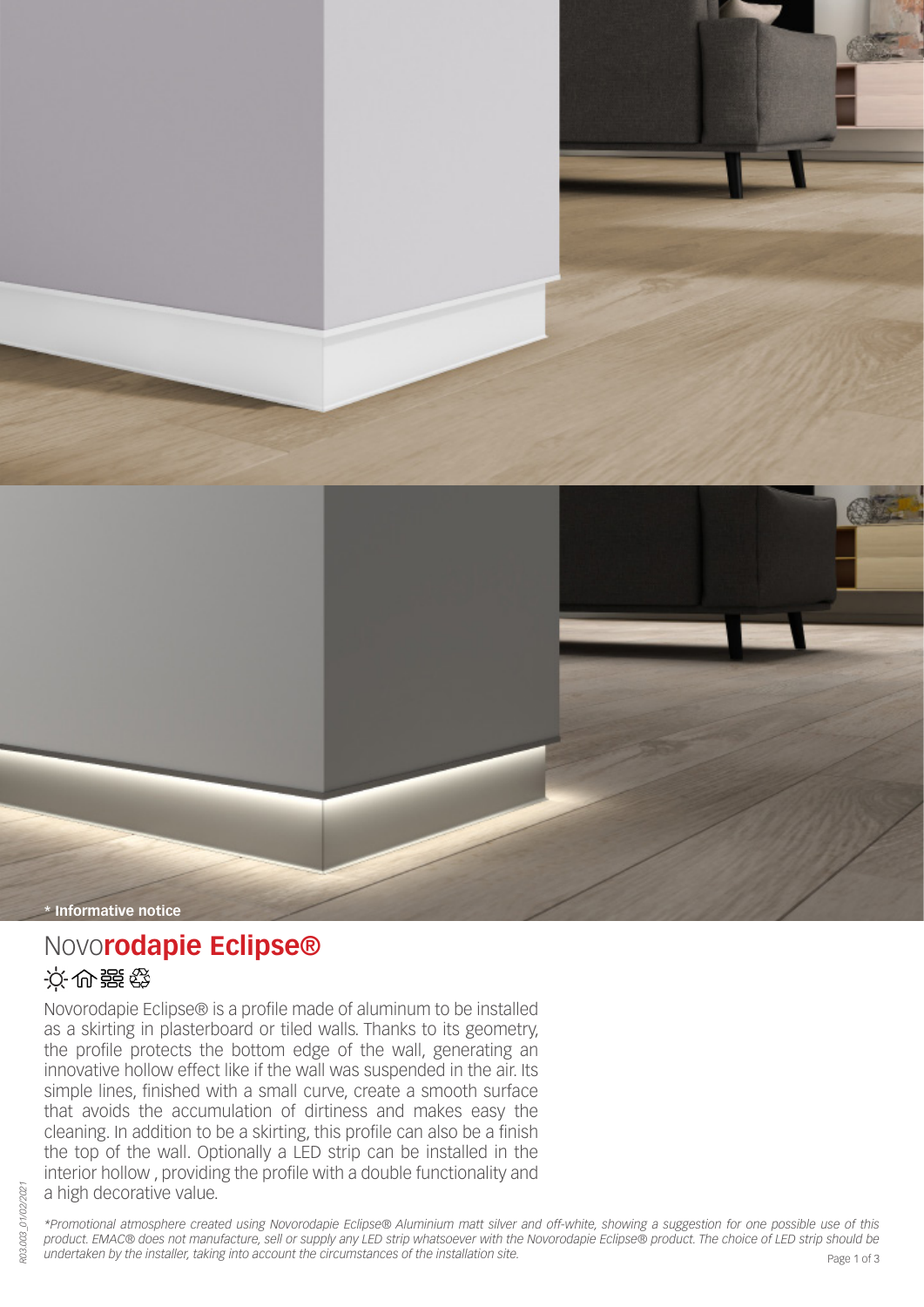

### **General Features**





| Material:   | Anodized/lacquered aluminum                                            |           |            |
|-------------|------------------------------------------------------------------------|-----------|------------|
| Length:     | $2,5$ ml $(8.2')$                                                      |           |            |
| Dimensions: | h: 13 mm $(1/2'')/15$ mm $(9/16'')$<br>a: 70 mm (2-3/4") / 100 mm (4") |           |            |
| Finishes:   |                                                                        |           |            |
|             |                                                                        |           |            |
|             | Matt silver                                                            | Off white | Matt black |

### **Applications**

Novorodapie Eclipse® is a skirting profile made of anodized aluminium, matt silver finish, or lacquered aluminum, off white finish. This skirting has been designed to protect the bottom of plasterboard walls, providing with functionality and a high decorative value. It can also be installed in tiled walls. Easy to install by using adhesives.

Its installation must lie flush with the wall, therefore it is recommended for installations where a perimetral joint is not required.

### **Technical features**

| Alloy:                | $6063 - T5$        |
|-----------------------|--------------------|
| Fire resistance:      | MO (UNE 23-727-90) |
| Abrasion resistance:  | High               |
| Lightfastness:        | <b>Excellent</b>   |
| Appearance and color: | FN 12373-1         |

### **Complementary pieces**

Novorodapie Eclipse® has a special cover available to get a perfect installation.